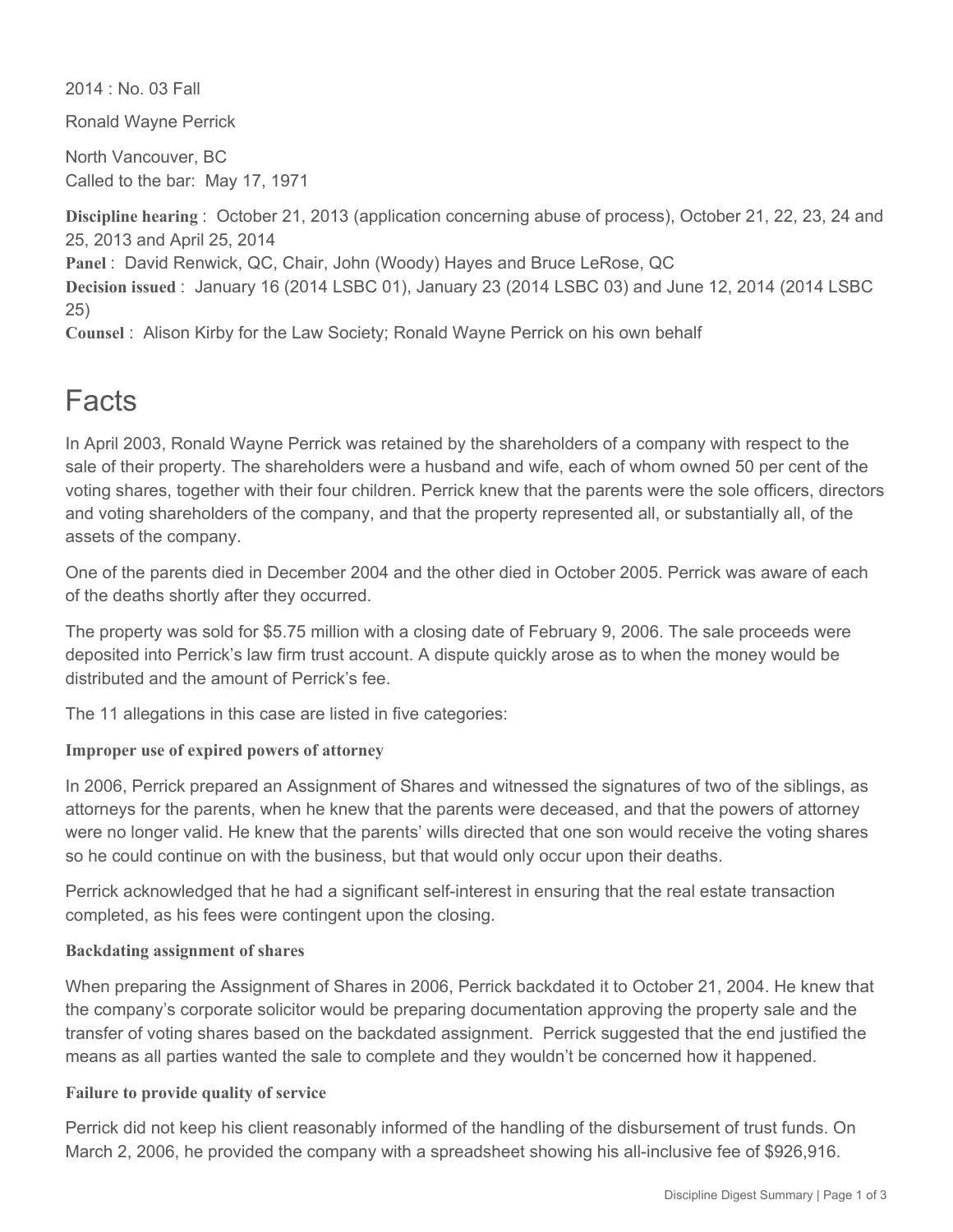The client was not advised of the basis for Perrick's fees. The company retained legal counsel who made numerous requests for an accounting from Perrick. After instructing their legal counsel to commence court action, Perrick rendered his statement of account on June 15, 2006. However, he only disclosed that the funds had been withdrawn from trust on November 28, 2006.

Perrick did not take reasonable steps to determine who was authorized to give instructions on behalf of the company. To facilitate the completion of the sale on February 9, 2006, Perrick prepared the backdated assignment, allowing one sibling to become the directing shareholder for the company. Until then, he was taking his directions on behalf of the company from another sibling. Perrick failed to recognize that there were competing interests among the siblings.

#### **Failure to respond to communications from another lawyer**

Perrick failed to respond promptly to communications from opposing counsel regarding the handling and disbursement of the trust funds. He tried to justify this by stating that he had provided the accounting to the company and did not need to respond to opposing counsel's communications.

#### **Breach of rules**

Perrick did not enter into a written contingent fee agreement with the company or any members of the family. However, it was conceded that he would not charge them anything if he did not complete the sale of the property, but if he was instrumental in selling the property, there would be some form of a fee. He arbitrarily and unilaterally fixed the fee calculation, took the monies from trust, and then tried to justify his actions by preparing a fee account.

He failed to account to his client for funds entrusted to him.

Perrick was careless and failed to properly instruct his staff to record trust transactions within seven days. His client trust ledger showed that the entries in the trust account were made haphazardly, out of time and out of sequence to events as they transpired.

Although Perrick was aware that legal counsel was retained by the company with respect to a dispute over his fees, he continued to withdraw monies from his trust account. He withdrew fees prior to the delivery of a bill to his client.

# **Determination**

A judge determined that Perrick had removed the funds from trust without rendering a statement of account pursuant to the rules. As Perrick had not disclosed what he had done with the money, the court ordered judgment against him and the law firm for the sum of \$926,916 plus interest. The court also determined that Perrick's misconduct precluded him from claiming fees.

The panel ruled that the Law Society was entitled to rely upon the judge's reasons and that those findings established a prima facie case against Perrick with respect to 10 of the 11 allegations. The panel further ordered that Perrick was prohibited from re-litigating those issues as it would result in an abuse of process.

The panel found that Perrick's actions in these allegations amounted to professional misconduct, with the exception of his failure to record trust transactions within seven days, which was a breach of the rules. The panel dismissed an allegation of failure to account to the client as it was duplicative of another allegation in which professional misconduct was established.